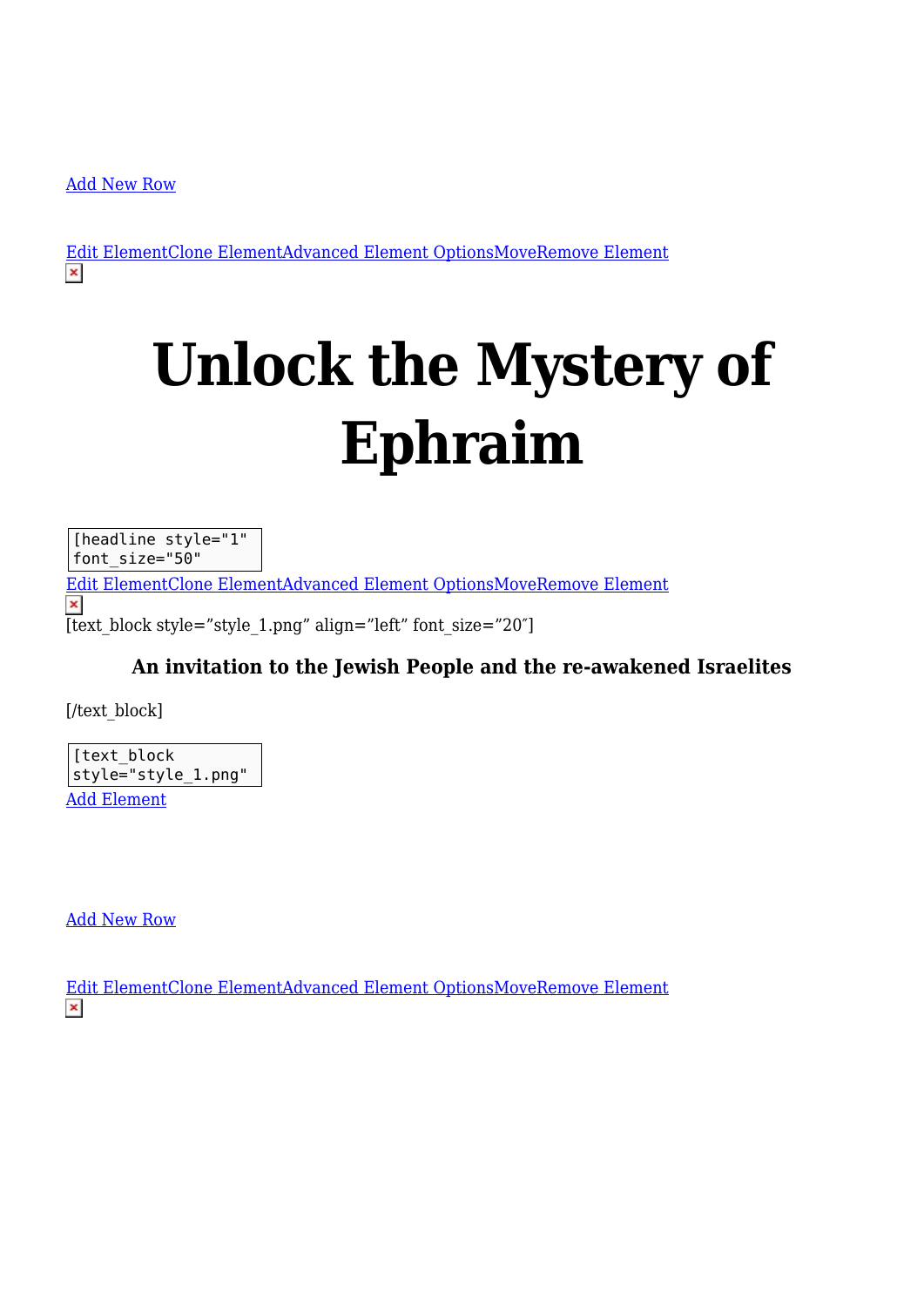```
[video_player
type="youtube"
Edit ElementClone ElementAdvanced Element OptionsMoveRemove Element
\pmb{\times}
```

```
if (typeof FB ! == "undefined") { opSetFBEvents(); } else {
$(window).on('OptimizePress.fbAsyncInit', opSetFBEvents); }
```

```
function opSetFBEvents() { FB.Event.subscribe('edge.create', function(response) { $('#social-
sharing-0e936480cfe0b7d45ca9ac5fd65c941f span:first-of-type').height(($('#social-
sharing-0e936480cfe0b7d45ca9ac5fd65c941f span:first-of-type').height() + 145) + 'px'); });
```

```
FB.Event.subscribe('message.send', function(response) { $('#social-
sharing-0e936480cfe0b7d45ca9ac5fd65c941f span:first-of-type').height(($('#social-
sharing-0e936480cfe0b7d45ca9ac5fd65c941f span:first-of-type').height() + 161) + 'px'); });
```

```
FB.XFBML.parse(); }
```
\$('#js\_social-sharing-0e936480cfe0b7d45ca9ac5fd65c941f').remove();

}(opjq));

if (typeof window.fbAsyncInit === 'undefined') { window.fbAsyncInit = function() {  $FB$ .init({ appId: 355872854617418, xfbml : true, version : 'v2.0' }); \$(window).trigger("OptimizePress.fbAsyncInit"); };

```
(\text{function}(d, s, id) \{ \text{var } is, \text{f} \} = d \cdot \text{getElementsByTagName}(s)[0]; if (d \cdot \text{getElementById}(id)) {return; }
js = d.createElement(s); jsi.d = id; jsis.sc = \frac{\pi}{100} jens. st = 0.0 sols. jens. jens.fjs.parentNode.insertBefore(js, fjs); }(document, 'script', 'facebook-jssdk')); }
```

```
if (typeof FB !== 'undefined') { FB.XFBML.parse(); }
```

```
}(opjq));
```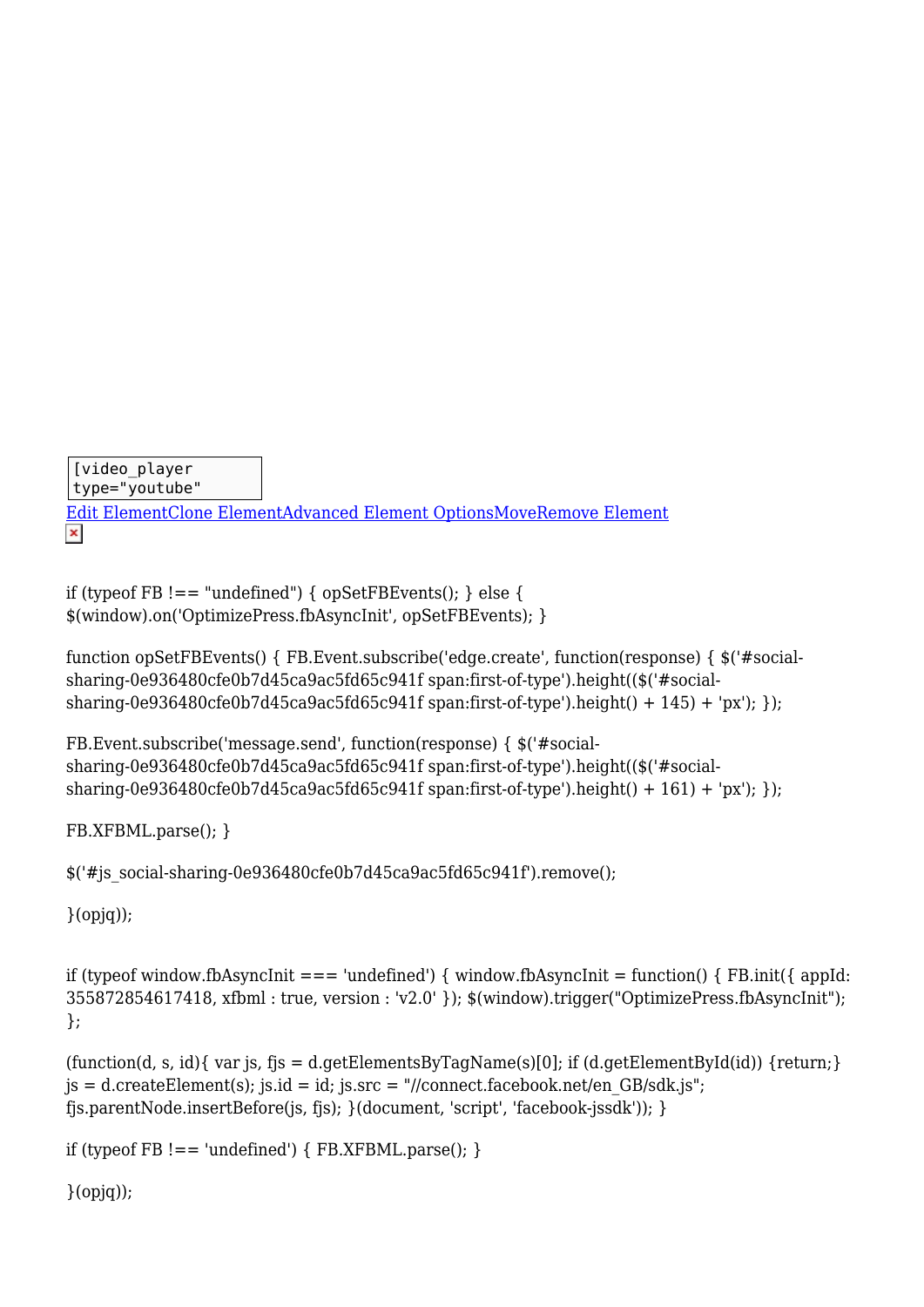[Add Element](#page--1-0)

[Edit ElementClone ElementAdvanced Element OptionsMoveRemove Element](#page--1-0)  $\pmb{\times}$ 

#### **Step 1: Get Backstage Access**Step 2: Unlock the Mystery

[news\_bar style="1"

color="#dd560e"

[Edit ElementClone ElementAdvanced Element OptionsMoveRemove Element](#page--1-0)

- **Video 1:** 25 Signs of the Son of Man
- **Video 2:** Legal Framework of Ephraim in a Roman World
- **Video 3:** The New Covenant between Judah and Israel
- **Video 4:** Kingdom Business

[bullet block

style="size-16"

[Edit Parent ElementEdit ElementClone ElementAdvanced Element OptionsMoveRemove Element](#page--1-0)  $\pmb{\times}$ 

```
[op_popup popup_width="700" popup_open_effect="fade" popup_close_effect="fade"
popup open speed="fast" popup close speed="fast" popup border color="#ffffff"
popup border size="0" popup padding top="35" popup padding bottom="35"
popup padding left="35" popup padding right="35" pop trigger dontshow="0"
pop_trigger_time="0" pop_exit_intent="N" pop_dont_show_on_tablet="N"
pop dont show on mobile="N" popup id="op popup id 1419481303713"]
```
Enter Backstage Now

[op\_liveeditor\_element data-style=""] 50% Complete

[/op\_liveeditor\_element]

```
[op_liveeditor_element data-style=""]
- SPACER -
```
[/op\_liveeditor\_element]

[op\_liveeditor\_element data-style=""][text\_block style="style\_1.png" align="center" font\_size="15" font\_color="%23969696″]**Almost there:** Please enter your valid email and click the button below to gain access[/text\_block][/op\_liveeditor\_element] [op\_liveeditor\_element data-style="eyJhZHZhbmNlZENsYXNzIjoib3Blbi1zYW5zLTYwMCJ9″]

### **Unlock the Mystery of Ephraim**

[/op\_liveeditor\_element]

[op\_liveeditor\_element data-style="eyJhZHZhbmNlZENsYXNzIjoiYnV0dG9uIn0="]

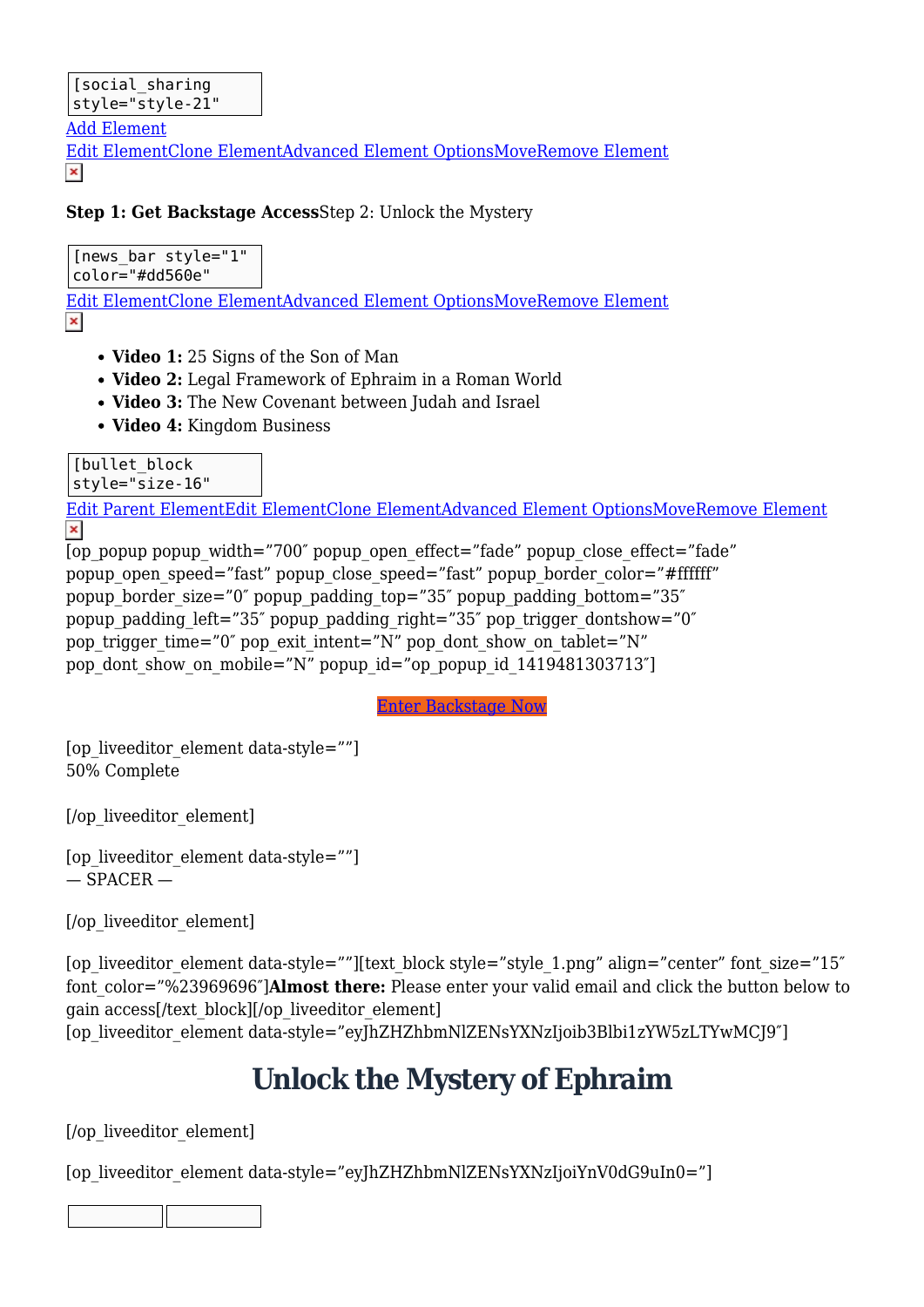Privacy Policy: Your information is 100% secure.

[/op\_liveeditor\_element]

[op\_liveeditor\_elements][/op\_liveeditor\_elements][/op\_popup]

[op\_popup\_elements] [op\_popup\_content\_e [op\_popup popup\_width="700" [Add Element](#page--1-0)

[Add New Row](#page--1-0)

[Edit ElementClone ElementAdvanced Element OptionsMoveRemove Element](#page--1-0)

Ulf has been an activist and active in many areas, yet studious, deep and thoughtful. Seeking truth, academic excellence, devotion, hard work and moral integrity, have had been the hall make of his life. His adult life has found him standing with the defenders and supporters for Am Yisroel.



*Rabbi Avraham Feld Mossad Maccabee & Kol Ha'Tor*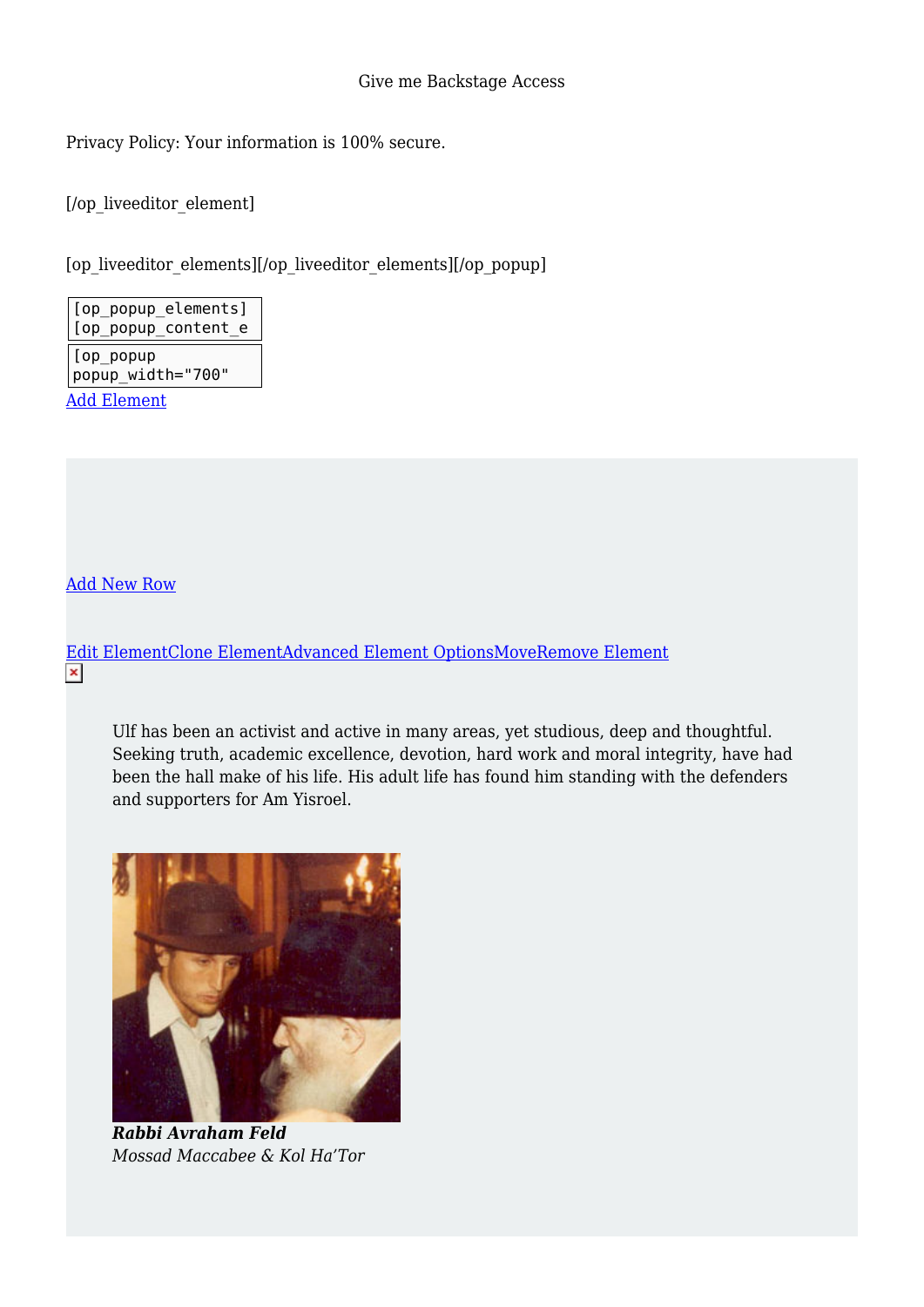[Add New Row](#page--1-0)

[Edit ElementClone ElementAdvanced Element OptionsMoveRemove Element](#page--1-0)  $\pmb{\times}$ 

## **Table of Contents**

[headline style="1" font\_size="50"

[Edit ElementClone ElementAdvanced Element OptionsMoveRemove Element](#page--1-0)  $\pmb{\times}$ 

| - |  |
|---|--|

#### **Presentation 1: The Son of Man**

Every person is a Son of Man, but how can one particular son of man be identified today?

The presentation will show you 25 Signs of the prophetical Son of Man, with witnesses in the Heavens, in the Holy Scriptures and on Earth. The presentation will answer:

Why the Firstborn is truly the first born Who is the Daughter of Zion? Who is the Daughter of Jerusalem? Who was the tree in Daniel 4, cut off for 7 years? Ephraim is coming on a donkey? Who is the rider on the red horse?

And many more facts with pictures, legal documentation and real life individuals.

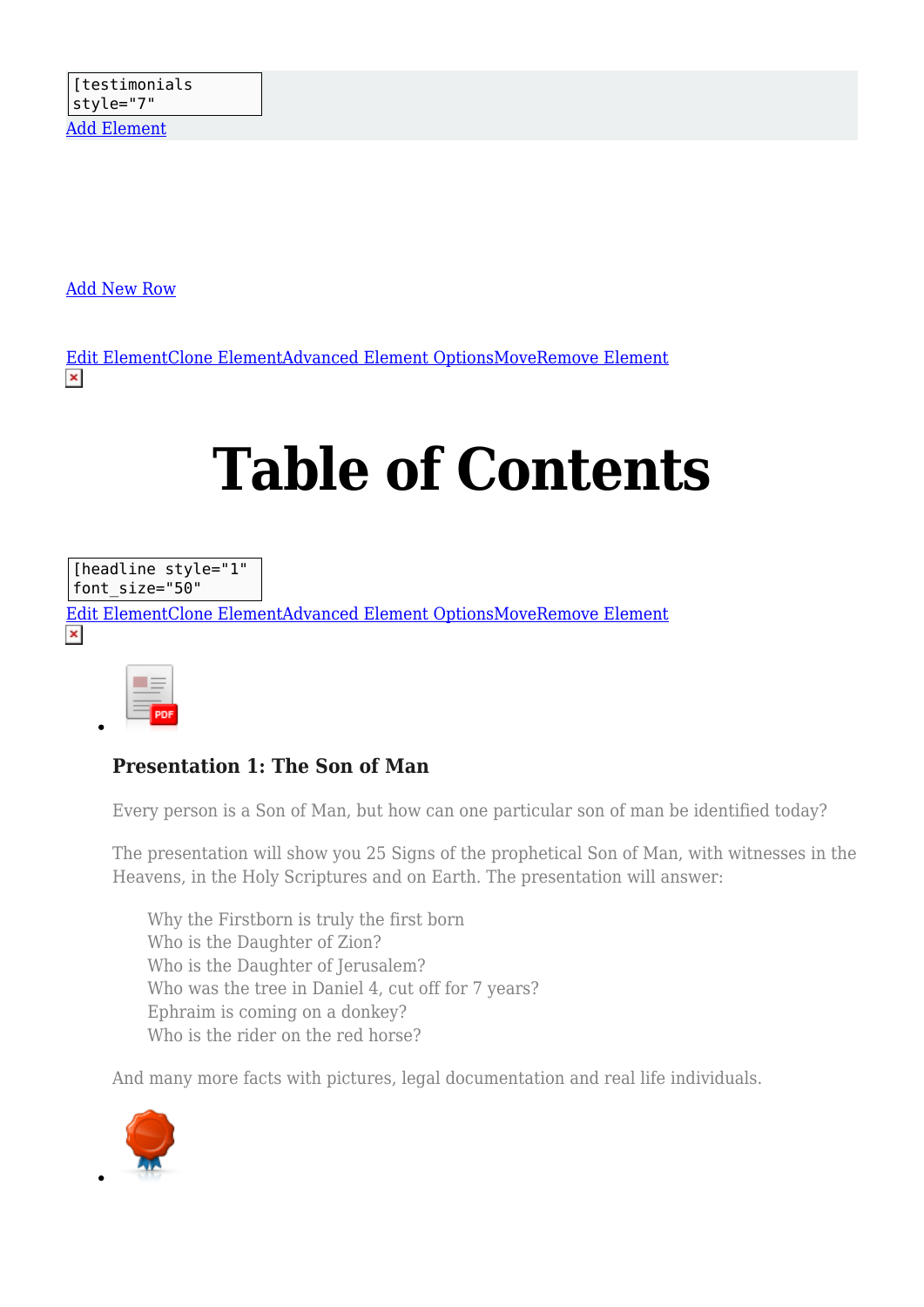#### **Presentation 3: The New Covenant between Ephraim & Judah**

The New Covenant will be possible, once the Firstborn is recognized. In anticipation of the Re-Union between the House of Judah and the House of Israel, the presentation will show, that the time of the restoration is now.

The time of **70 years of Babel** comes to an end **7\*7 years in Zion in the year 5777** Why already on **25.5.15** the Election of the Firstborn was confirmed Full outline according to Jeremia 29 – 31

$$
\mathbb{E}^{\mathbb{Z}}
$$

#### **Presentation 4: Kingdom Business**

The Future for the Kingdom of Israel lays in Technology, truthful Information and sound money of Gold & Silver as the Torah shows.

The presentation will show the current structure of the business aspect of the Nation of Ephraim, after 20 years of activity.



#### **Presentation 2: Legal Framework of Ephraim in a Roman Legal System**

Torah is the Law and Constitution for all Israel and cannot be fulfilled as required, because of legal Roman restrictions.

This presentation will identify the restrictions and shows a possibility to legally transfer the authority of the Hebrew scripture from Rome, back to Israel through the return of Ephraim.

| [feature block]<br>style="icon"          |
|------------------------------------------|
|                                          |
| $ $ The presentation                     |
| will show you 25                         |
| $\mathsf{I}$<br>style="padding-left      |
| Who is the Daughter<br>of Zion?          |
| Who is the Daughter<br>of Jerusalem?     |
| Who was the tree in<br>Daniel 4, cut off |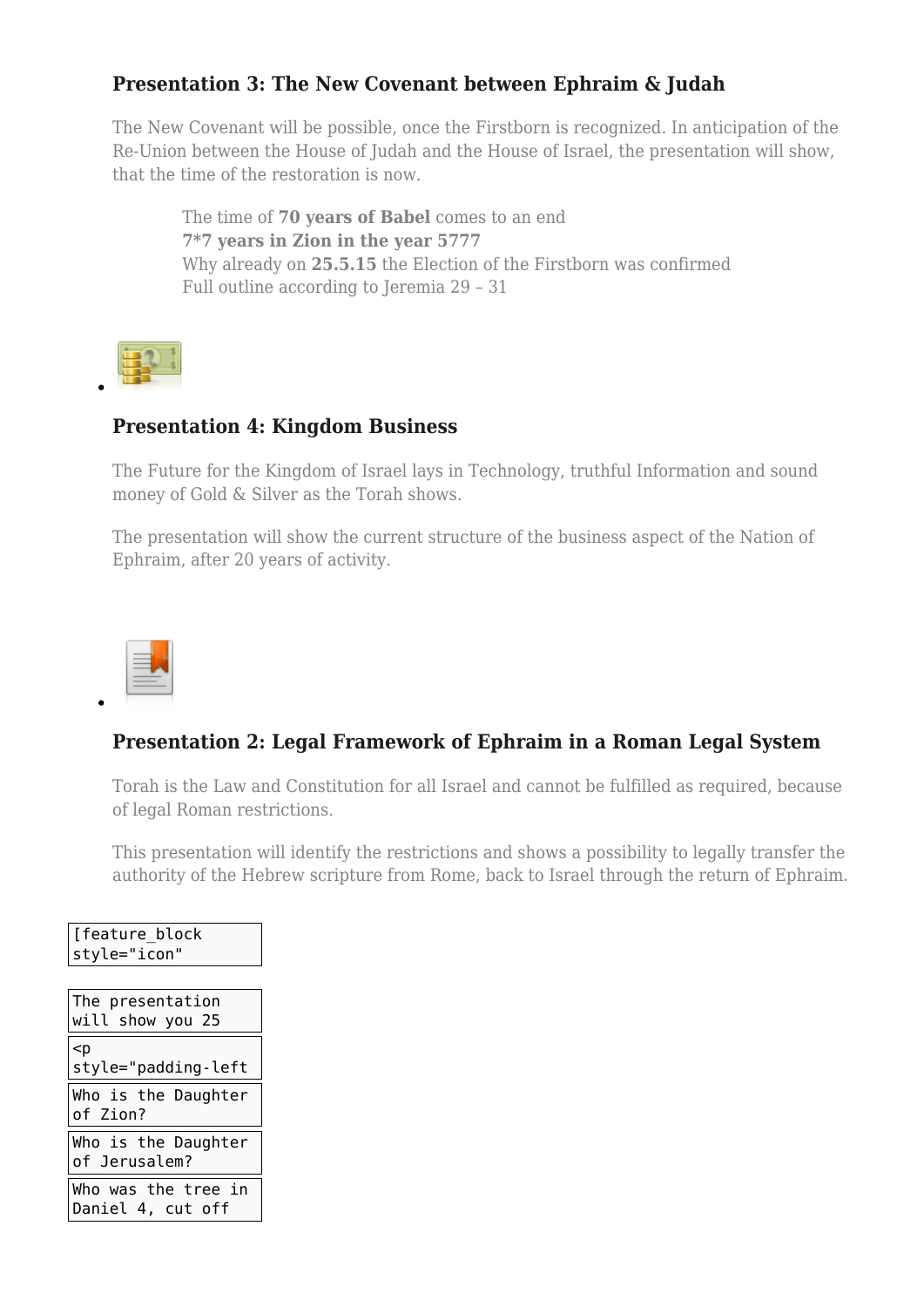Ephraim is coming on a donkey? Who is the rider on the red horse?</p> And many more facts with pictures, <p style="padding-left <strong>7\*7 years in Zion in the year Why already on <strong>25.5.15</st Full outline according to

The presentation will show the

<p>&nbsp;</p>[/feat ure] [feature

This presentation will identify the

[Add Element](#page--1-0)

[Add New Row](#page--1-0)

[Edit ElementClone ElementAdvanced Element OptionsMoveRemove Element](#page--1-0) $\pmb{\times}$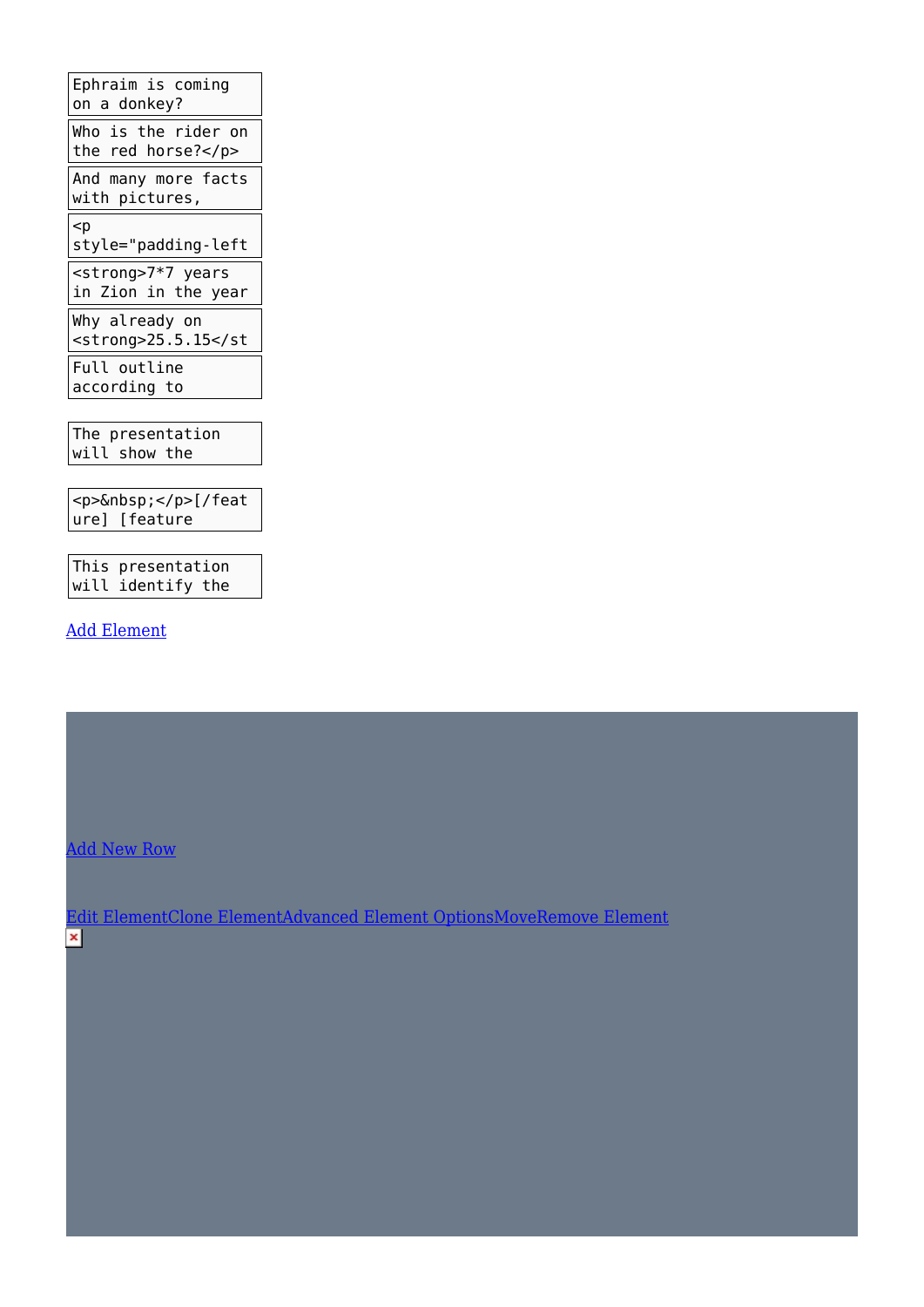

[images style="0" image="http://ulfdi

#### ld Element

[Edit ElementClone ElementAdvanced Element OptionsMoveRemove Element](#page--1-0)

 $\pmb{\times}$  $\overline{\phantom{a}}$  SPACER  $\overline{\phantom{a}}$ 

[vertical\_spacing height="30"]

[Edit ElementClone ElementAdvanced Element OptionsMoveRemove Element](#page--1-0)  $\pmb{\times}$ 

## **Are you written in** *The White Book?*

[headline style="1" font\_size="40"

mentClone ElementAdvanced Element OptionsMoveRemove Element  $\pmb{\times}$ 

[text\_block style="style\_1.png" align="left" font\_size="19″ font\_color="%23ffffff"]**Come now, let us settle the matter,** says HaShem. Though your sins are like scarlet, they shall be as **white as snow**; though they are red as crimson, they shall be **like wool**

**Zion will be delivered with justice**, her penitent ones with **righteousness**. [/text\_block]

[text\_block style="style\_1.png"

<span><strong>Zion will be delivered